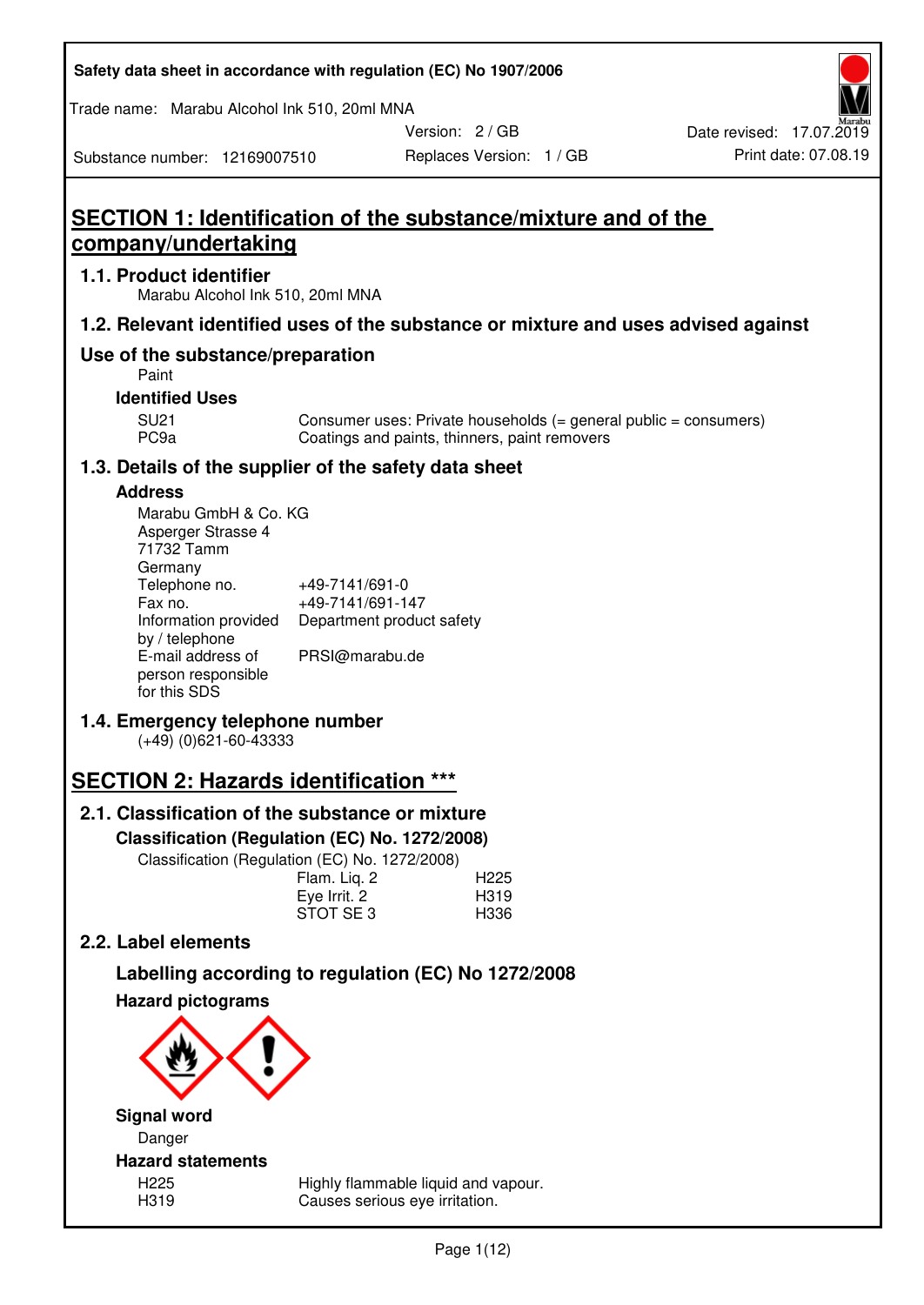| Safety data sheet in accordance with regulation (EC) No 1907/2006 |                                                       |               |                  |                          |                                                                                 |
|-------------------------------------------------------------------|-------------------------------------------------------|---------------|------------------|--------------------------|---------------------------------------------------------------------------------|
| Trade name: Marabu Alcohol Ink 510, 20ml MNA                      |                                                       |               |                  |                          |                                                                                 |
|                                                                   |                                                       | Version: 2/GB |                  |                          | Date revised: 17.07.2019                                                        |
| Substance number: 12169007510                                     |                                                       |               |                  | Replaces Version: 1 / GB | Print date: 07.08.19                                                            |
| H336                                                              | May cause drowsiness or dizziness.                    |               |                  |                          |                                                                                 |
| Precautionary statements ***                                      |                                                       |               |                  |                          |                                                                                 |
| P <sub>101</sub>                                                  |                                                       |               |                  |                          | If medical advice is needed, have product container or label at hand.           |
| P102                                                              | Keep out of reach of children.                        |               |                  |                          |                                                                                 |
| P210                                                              |                                                       |               |                  |                          | Keep away from heat, hot surfaces, sparks, open flames and other ignition       |
|                                                                   | sources. No smoking.                                  |               |                  |                          |                                                                                 |
| P264.1                                                            | Wash hands thoroughly after handling.                 |               |                  |                          |                                                                                 |
| P271                                                              | Use only outdoors or in a well-ventilated area.       |               |                  |                          |                                                                                 |
| P280                                                              |                                                       |               |                  |                          | Wear protective gloves/protective clothing/eye protection/face protection.      |
| P305+P351+P338                                                    |                                                       |               |                  |                          | IF IN EYES: Rinse cautiously with water for several minutes. Remove contact     |
|                                                                   | lenses, if present and easy to do. Continue rinsing.  |               |                  |                          |                                                                                 |
| P405                                                              | Store locked up.                                      |               |                  |                          |                                                                                 |
| P501.9                                                            | Dispose of contents/container as problematic waste.   |               |                  |                          |                                                                                 |
|                                                                   |                                                       |               |                  |                          | Hazardous component(s) to be indicated on label (Regulation (EC) No. 1272/2008) |
|                                                                   |                                                       |               |                  |                          |                                                                                 |
| contains                                                          | Acetone; Propan-2-ol                                  |               |                  |                          |                                                                                 |
| <b>Supplemental information</b>                                   |                                                       |               |                  |                          |                                                                                 |
| <b>EUH066</b>                                                     | Repeated exposure may cause skin dryness or cracking. |               |                  |                          |                                                                                 |
| 2.3. Other hazards<br>No special hazards have to be mentioned.    |                                                       |               |                  |                          |                                                                                 |
|                                                                   |                                                       |               |                  |                          |                                                                                 |
| <b>SECTION 3: Composition/information on ingredients</b>          |                                                       |               |                  |                          |                                                                                 |
| 3.2. Mixtures                                                     |                                                       |               |                  |                          |                                                                                 |
| <b>Hazardous ingredients</b>                                      |                                                       |               |                  |                          |                                                                                 |
|                                                                   |                                                       |               |                  |                          |                                                                                 |
| Propan-2-ol                                                       |                                                       |               |                  |                          |                                                                                 |
| CAS No.<br>EINECS no.                                             | 67-63-0<br>200-661-7                                  |               |                  |                          |                                                                                 |
| Registration no.                                                  | 01-2119457558-25                                      |               |                  |                          |                                                                                 |
| Concentration                                                     | $>=$                                                  | 50            | $\,<\,$          | 100                      | $\%$                                                                            |
|                                                                   |                                                       |               |                  |                          |                                                                                 |
| Classification (Regulation (EC) No. 1272/2008)                    |                                                       |               |                  |                          |                                                                                 |
|                                                                   | Flam. Liq. 2                                          |               | H <sub>225</sub> |                          |                                                                                 |
|                                                                   | Eye Irrit. 2                                          |               | H319             |                          |                                                                                 |
|                                                                   | STOT SE <sub>3</sub>                                  |               | H336             |                          |                                                                                 |
|                                                                   |                                                       |               |                  |                          |                                                                                 |
| <b>Acetone</b>                                                    |                                                       |               |                  |                          |                                                                                 |
| CAS No.                                                           | 67-64-1                                               |               |                  |                          |                                                                                 |
| EINECS no.                                                        | 200-662-2                                             |               |                  |                          |                                                                                 |
| Registration no.                                                  | 01-2119471330-49                                      |               |                  |                          |                                                                                 |
| Concentration                                                     | $>=$                                                  | 20            | $\prec$          | 25                       | $\%$                                                                            |
|                                                                   |                                                       |               |                  |                          |                                                                                 |
| Classification (Regulation (EC) No. 1272/2008)                    |                                                       |               |                  |                          |                                                                                 |
|                                                                   | Flam. Liq. 2                                          |               | H <sub>225</sub> |                          |                                                                                 |
|                                                                   | Eye Irrit. 2                                          |               | H319             |                          |                                                                                 |
|                                                                   | STOT SE3                                              |               | H336             |                          |                                                                                 |
|                                                                   |                                                       |               |                  |                          |                                                                                 |
| 2-(Propyloxy) ethanol                                             |                                                       |               |                  |                          |                                                                                 |
| CAS No.                                                           | 2807-30-9                                             |               |                  |                          |                                                                                 |
| EINECS no.                                                        | 220-548-6                                             |               |                  | 10                       | $\%$                                                                            |
| Concentration                                                     | $>=$                                                  | $\mathbf{1}$  | $\prec$          |                          |                                                                                 |
| Classification (Regulation (EC) No. 1272/2008)                    |                                                       |               |                  |                          |                                                                                 |
|                                                                   | Acute Tox. 4                                          |               | H312             |                          |                                                                                 |
|                                                                   | Eye Irrit. 2                                          |               | H319             |                          |                                                                                 |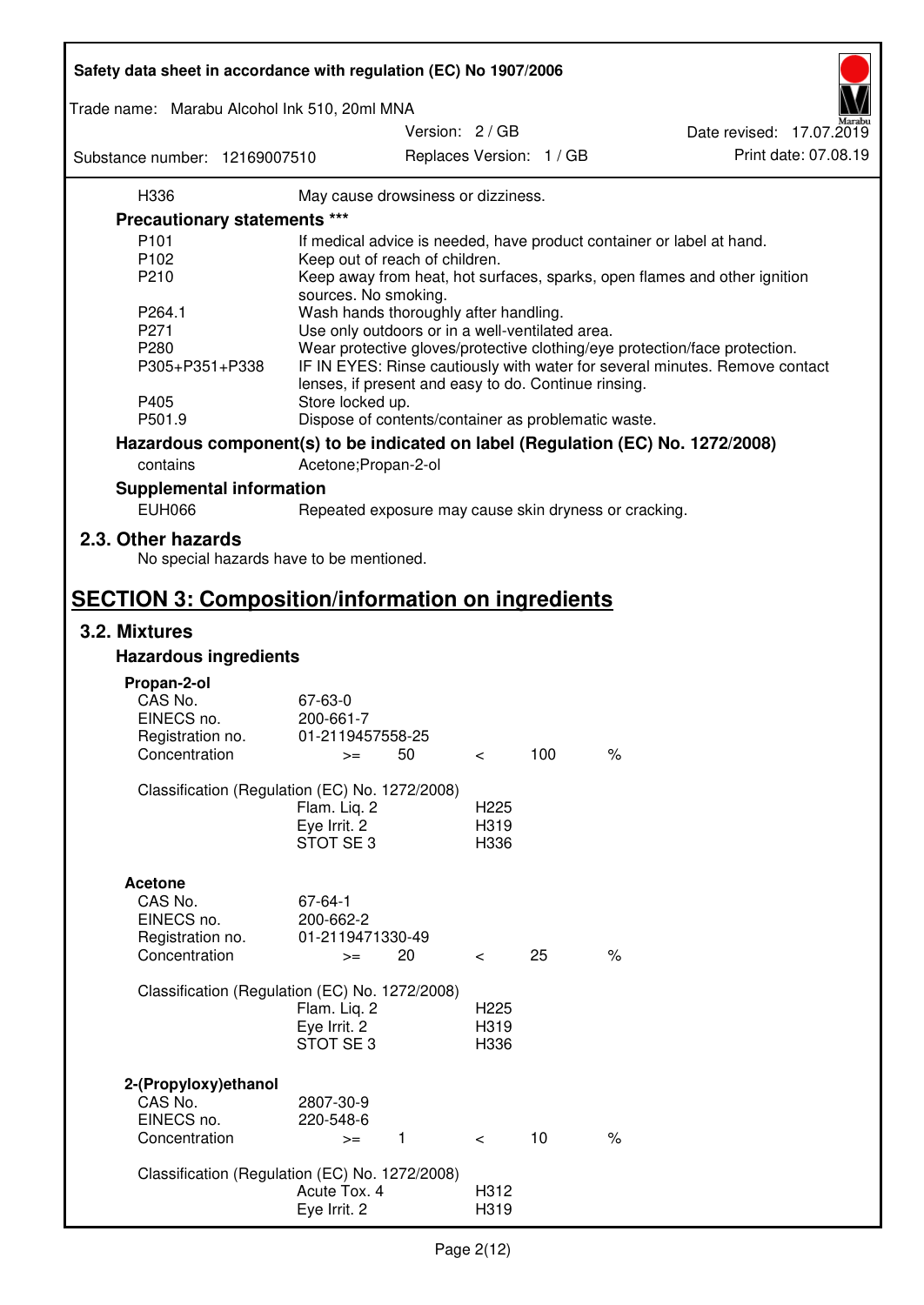Trade name: Marabu Alcohol Ink 510, 20ml MNA



Substance number: 12169007510

Replaces Version: 1 / GB Print date: 07.08.19

# **SECTION 4: First aid measures**

## **4.1. Description of first aid measures**

#### **General information**

In all cases of doubt, or when symptoms persist, seek medical attention. Never give anything by mouth to an unconscious person. If unconscious place in recovery position and seek medical advice.

#### **After inhalation**

Remove to fresh air, keep patient warm and at rest. If breathing is irregular or stopped, administer artificial respiration.

#### **After skin contact**

Remove contaminated clothing. Wash skin thoroughly with soap and water or use recognised skin cleanser. Do NOT use solvents or thinners.

#### **After eye contact**

Remove contact lenses, irrigate copiously with clean, fresh water, holding the eyelids apart for at least 10 minutes and seek immediate medical advice.

#### **After ingestion**

If accidentally swallowed rinse the mouth with plenty of water (only if the person is conscious) and obtain immediate medical attention. Keep at rest. Do NOT induce vomiting.

#### **4.2. Most important symptoms and effects, both acute and delayed**  Until now no symptoms known so far.

## **4.3. Indication of any immediate medical attention and special treatment needed**

#### **Hints for the physician / treatment**

Treat symptomatically

## **SECTION 5: Firefighting measures**

#### **5.1. Extinguishing media**

#### **Suitable extinguishing media**

Recommended: alcohol resistant foam, CO2, powders, water spray/mist, Not be used for safety reasons: water jet

#### **5.2. Special hazards arising from the substance or mixture**

In the event of fire the following can be released: Carbon monoxide (CO); Carbon dioxide (CO2); dense black smoke

## **5.3. Advice for firefighters**

#### **Special protective equipment for fire-fighting**

Cool closed containers exposed to fire with water. Do not allow run-off from fire fighting to enter drains or water courses.

## **SECTION 6: Accidental release measures**

#### **6.1. Personal precautions, protective equipment and emergency procedures**

Exclude sources of ignition and ventilate the area. Avoid breathing vapours. Refer to protective measures listed in Sections 7 and 8.

#### **6.2. Environmental precautions**

Do not allow to enter drains or waterways. If the product contaminates lakes, rivers or sewage, inform appropriate authorities in accordance with local regulations.

## **6.3. Methods and material for containment and cleaning up**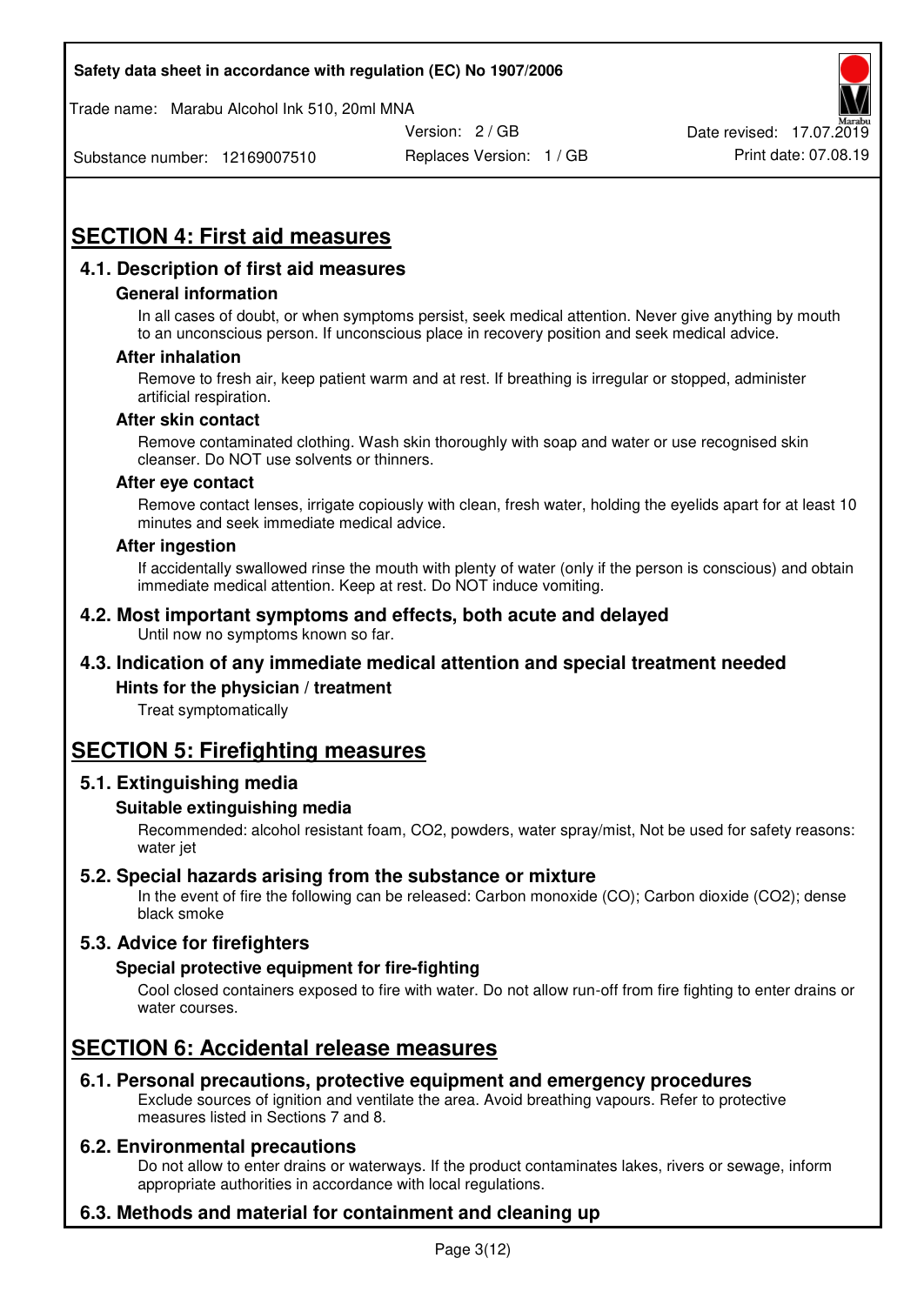Trade name: Marabu Alcohol Ink 510, 20ml MNA

Version: 2 / GB

Replaces Version: 1 / GB Print date: 07.08.19 Date revised: 17.07.2019

Substance number: 12169007510

Contain and collect spillage with non-combustible absorbent materials, e.g. sand, earth, vermiculite, diatomaceous earth and place in container for disposal according to local regulations (see section 13). Clean preferably with a detergent - avoid use of solvents.

## **6.4. Reference to other sections**

Information regarding Safe handling, see Section 7. Information regarding personal protective measures, see Section 8. Information regarding waste disposal, see Section 13.

# **SECTION 7: Handling and storage**

## **7.1. Precautions for safe handling**

#### **Advice on safe handling**

Prevent the creation of flammable or explosive concentrations of vapour in air and avoid vapour concentration higher than the occupational exposure limits. In addition, the product should only be used in areas from which all naked lights and other sources of ignition have been excluded. Electrical equipment should be protected to the appropriate standard. Mixture may charge electrostatically: always use earthing leads when transferring from one container to another. Operators should wear anti-static footwear and clothing and floors should be of the conducting type. Isolate from sources of heat, sparks and open flame. No sparking tools should be used. Avoid skin and eye contact. Avoid the inhalation of particulates and spray mist arising from the application of this mixture. Smoking, eating and drinking shall be prohibited in application area. For personal protection see Section 8. Never use pressure to empty: container is not a pressure vessel. Always keep in containers of same material as the original one. Comply with the health and safety at work laws. Do not allow to enter drains or water courses.

### **Advice on protection against fire and explosion**

Vapours are heavier than air and may spread along floors. Vapours may form explosive mixtures with air.

#### **Classification of fires / temperature class / Ignition group / Dust explosion class**

Classification of fires B (Combustible liquid substances)<br>Temperature class T2 Temperature class

## **7.2. Conditions for safe storage, including any incompatibilities**

#### **Requirements for storage rooms and vessels**

Electrical installations/working materials must comply with the local applied technological safety standards. Storage rooms in which filling operations take place must have a conducting floor. Store in accordance with national regulation

#### **Hints on storage assembly**

Store away from oxidising agents, from strongly alkaline and strongly acid materials.

#### **Further information on storage conditions**

Observe label precautions. Store between 15 and 30 °C in a dry, well ventilated place away from sources of heat and direct sunlight. Keep container tightly closed. Keep away from sources of ignition. No smoking. Prevent unauthorised access. Containers which are opened must be carefully resealed and kept upright to prevent leakage.

## **7.3. Specific end use(s)**

Paint

## **SECTION 8: Exposure controls/personal protection**

## **8.1. Control parameters**

## **Exposure limit values**

**Acetone** 

| - - - - - - - - |             |                   |     |        |
|-----------------|-------------|-------------------|-----|--------|
| List            | <b>EH40</b> |                   |     |        |
| Type            | WEL         |                   |     |        |
| Value           | 1210        | ma/m <sup>3</sup> | 500 | ppm(V) |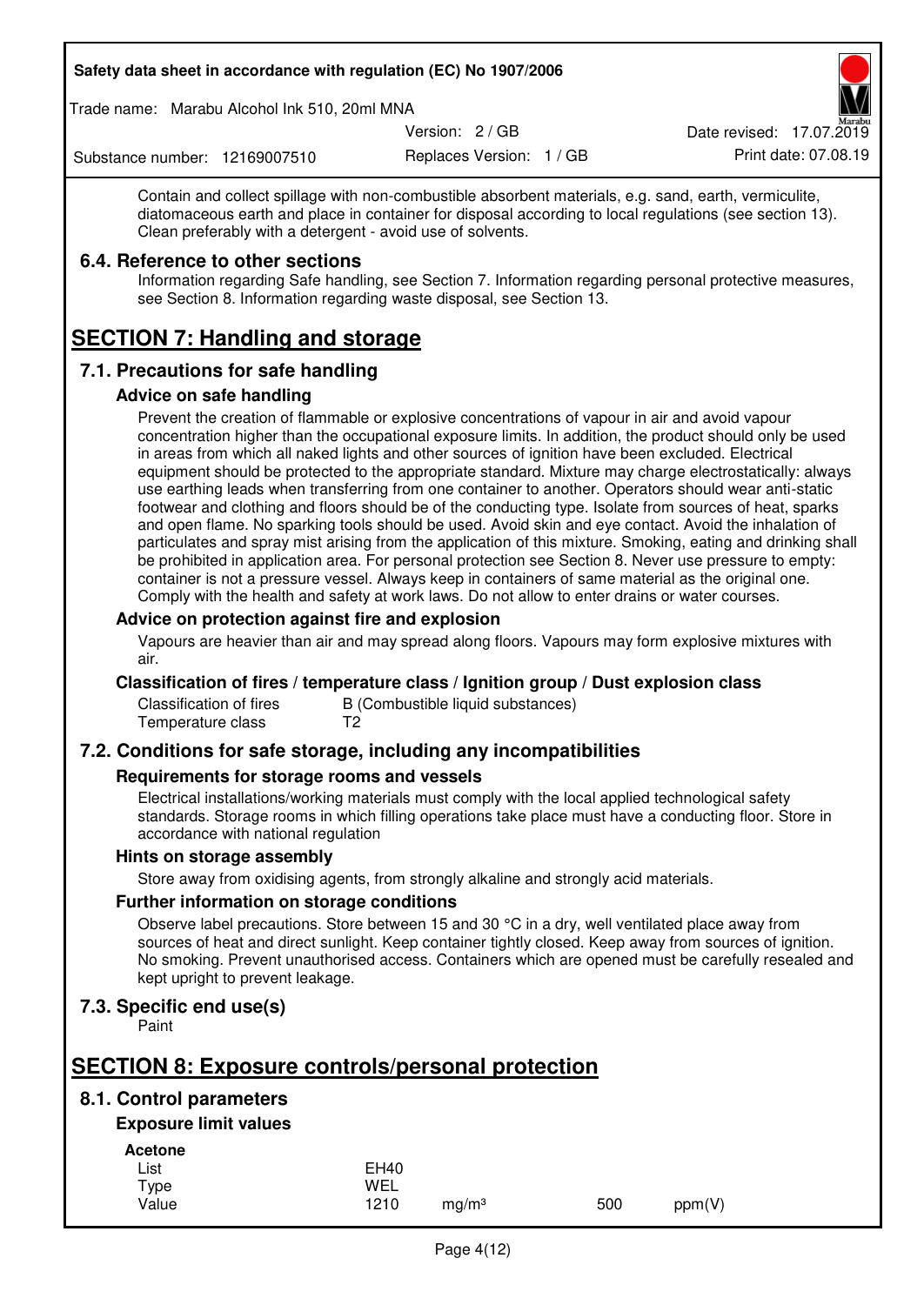| Safety data sheet in accordance with regulation (EC) No 1907/2006 |                     |                                |      |                   |                          |
|-------------------------------------------------------------------|---------------------|--------------------------------|------|-------------------|--------------------------|
| Trade name: Marabu Alcohol Ink 510, 20ml MNA                      |                     |                                |      |                   |                          |
|                                                                   |                     | Version: 2 / GB                |      |                   | Date revised: 17.07.2019 |
| Substance number: 12169007510                                     |                     | Replaces Version: 1 / GB       |      |                   | Print date: 07.08.19     |
| Short term exposure limit<br><b>Status: 2011</b>                  | 3620                | mg/m <sup>3</sup>              | 1500 | ppm(V)            |                          |
| Propan-2-ol                                                       |                     |                                |      |                   |                          |
| List<br>Type                                                      | EH40<br><b>WEL</b>  |                                |      |                   |                          |
| Value                                                             | 999                 | mg/m <sup>3</sup>              | 400  | ppm(V)            |                          |
| Short term exposure limit<br><b>Status: 2011</b>                  | 1250                | mg/m <sup>3</sup>              | 500  | ppm(V)            |                          |
| <b>Derived No/Minimal Effect Levels (DNEL/DMEL)</b>               |                     |                                |      |                   |                          |
| <b>Acetone</b>                                                    |                     |                                |      |                   |                          |
| Type of value                                                     |                     | Derived No Effect Level (DNEL) |      |                   |                          |
| Reference group                                                   | Worker              |                                |      |                   |                          |
| Duration of exposure<br>Route of exposure                         | Long term<br>dermal |                                |      |                   |                          |
| Concentration                                                     |                     | 186                            |      | mg/kg/d           |                          |
|                                                                   |                     |                                |      |                   |                          |
| Type of value                                                     |                     | Derived No Effect Level (DNEL) |      |                   |                          |
| Reference group                                                   | Worker              |                                |      |                   |                          |
| Duration of exposure                                              | Short term          |                                |      |                   |                          |
| Route of exposure<br>Concentration                                | inhalative          | 2420                           |      | mg/m <sup>3</sup> |                          |
|                                                                   |                     |                                |      |                   |                          |
| Type of value                                                     |                     | Derived No Effect Level (DNEL) |      |                   |                          |
| Reference group                                                   | Worker              |                                |      |                   |                          |
| Duration of exposure                                              | Long term           |                                |      |                   |                          |
| Route of exposure<br>Concentration                                | inhalative          | 1210                           |      | mg/m <sup>3</sup> |                          |
|                                                                   |                     |                                |      |                   |                          |
| Type of value                                                     |                     | Derived No Effect Level (DNEL) |      |                   |                          |
| Reference group                                                   | Consumer            |                                |      |                   |                          |
| Duration of exposure                                              | Long term           |                                |      |                   |                          |
| Route of exposure<br>Concentration                                | oral                | 62                             |      | mg/kg/d           |                          |
|                                                                   |                     |                                |      |                   |                          |
| Type of value                                                     |                     | Derived No Effect Level (DNEL) |      |                   |                          |
| Reference group                                                   | Consumer            |                                |      |                   |                          |
| Duration of exposure                                              | Long term           |                                |      |                   |                          |
| Concentration                                                     |                     | 62                             |      | mg/kg/d           |                          |
| Type of value                                                     |                     | Derived No Effect Level (DNEL) |      |                   |                          |
| Reference group                                                   | Consumer            |                                |      |                   |                          |
| Duration of exposure                                              | Long term           |                                |      |                   |                          |
| Route of exposure                                                 | inhalative          |                                |      |                   |                          |
| Concentration                                                     |                     | 200                            |      | mg/m <sup>3</sup> |                          |
| Propan-2-ol                                                       |                     |                                |      |                   |                          |
| Type of value                                                     |                     | Derived No Effect Level (DNEL) |      |                   |                          |
| Reference group                                                   | Worker              |                                |      |                   |                          |
| Duration of exposure                                              | Long term           |                                |      |                   |                          |
| Route of exposure<br>Mode of action                               | inhalative          |                                |      |                   |                          |
| Concentration                                                     |                     | Systemic effects<br>500        |      | mg/m <sup>3</sup> |                          |
|                                                                   |                     |                                |      |                   |                          |
| Type of value                                                     |                     | Derived No Effect Level (DNEL) |      |                   |                          |
| Reference group                                                   | Worker              |                                |      |                   |                          |
| Duration of exposure                                              | Long term           |                                |      |                   |                          |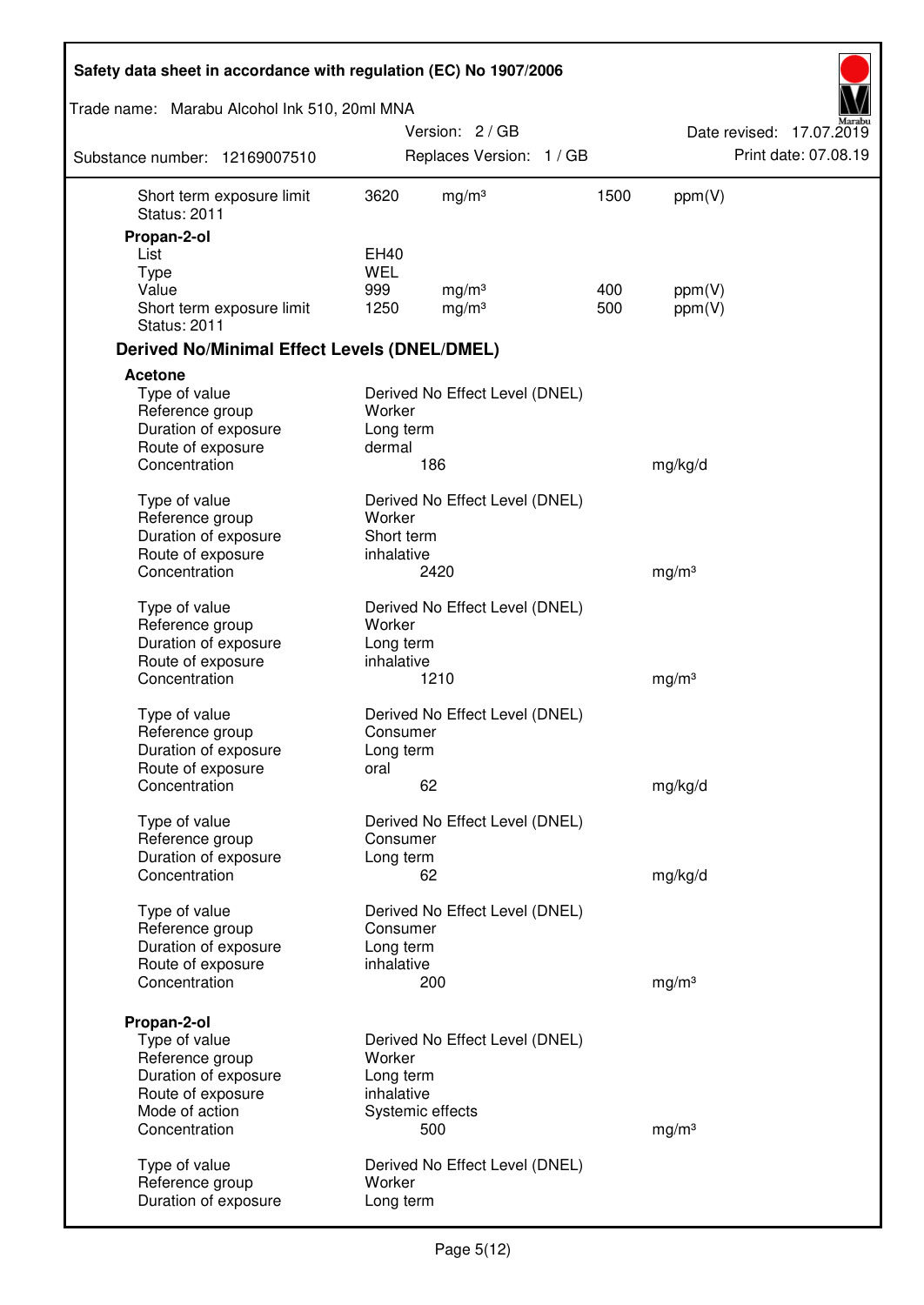## Trade name: Marabu Alcohol Ink 510, 20ml MNA

Substance number: 12169007510

Version: 2 / GB Replaces Version: 1 / GB Print date: 07.08.19

Date revised: 17.07.2019

| Route of exposure                               | dermal                         |                   |
|-------------------------------------------------|--------------------------------|-------------------|
| Mode of action                                  | Systemic effects               |                   |
| Concentration                                   | 888                            | mg/kg/d           |
|                                                 |                                |                   |
| Type of value                                   | Derived No Effect Level (DNEL) |                   |
| Reference group                                 | General Population             |                   |
| Duration of exposure                            | Long term                      |                   |
| Route of exposure                               | inhalative                     |                   |
| Mode of action                                  | Systemic effects               |                   |
| Concentration                                   | 89                             | mg/m <sup>3</sup> |
|                                                 |                                |                   |
| Type of value                                   | Derived No Effect Level (DNEL) |                   |
| Reference group                                 | <b>General Population</b>      |                   |
| Duration of exposure                            | Long term                      |                   |
| Route of exposure                               | dermal                         |                   |
| Mode of action                                  | Systemic effects               |                   |
| Concentration                                   | 319                            | mg/kg/d           |
|                                                 |                                |                   |
| Type of value                                   | Derived No Effect Level (DNEL) |                   |
| Reference group                                 | <b>General Population</b>      |                   |
| Duration of exposure                            | Long term                      |                   |
| Route of exposure                               | oral                           |                   |
| Mode of action                                  | Systemic effects               |                   |
| Concentration                                   | 26                             | mg/kg/d           |
|                                                 |                                |                   |
| <b>Predicted No Effect Concentration (PNEC)</b> |                                |                   |
| <b>Acetone</b>                                  |                                |                   |
|                                                 | <b>PNEC</b>                    |                   |
| Type of value<br><b>Type</b>                    | Freshwater                     |                   |
| Concentration                                   | 10,6                           |                   |
|                                                 |                                | mg/l              |
| Type of value                                   | <b>PNEC</b>                    |                   |
| <b>Type</b>                                     | Saltwater                      |                   |
| Concentration                                   | 1,06                           | mg/l              |
|                                                 |                                |                   |
| Type of value                                   | <b>PNEC</b>                    |                   |
| Type                                            | Water (intermittent release)   |                   |
| Concentration                                   | 21                             | mg/l              |
|                                                 |                                |                   |
| Type of value                                   | <b>PNEC</b>                    |                   |
| <b>Type</b>                                     | Freshwater sediment            |                   |
| Concentration                                   | 30,4                           | mg/kg             |
|                                                 |                                |                   |
| Type of value                                   | <b>PNEC</b>                    |                   |
| Type                                            | Marine sediment                |                   |
| Concentration                                   | 3,04                           | mg/kg             |
|                                                 | <b>PNEC</b>                    |                   |
| Type of value                                   | Soil                           |                   |
| Type<br>Concentration                           |                                |                   |
|                                                 | 29,5                           | mg/kg             |
| Type of value                                   | <b>PNEC</b>                    |                   |
| Type                                            | Sewage treatment plant (STP)   |                   |
| Concentration                                   | 100                            | mg/l              |
|                                                 |                                |                   |
| Propan-2-ol                                     |                                |                   |
| Type of value                                   | <b>PNEC</b>                    |                   |
|                                                 |                                |                   |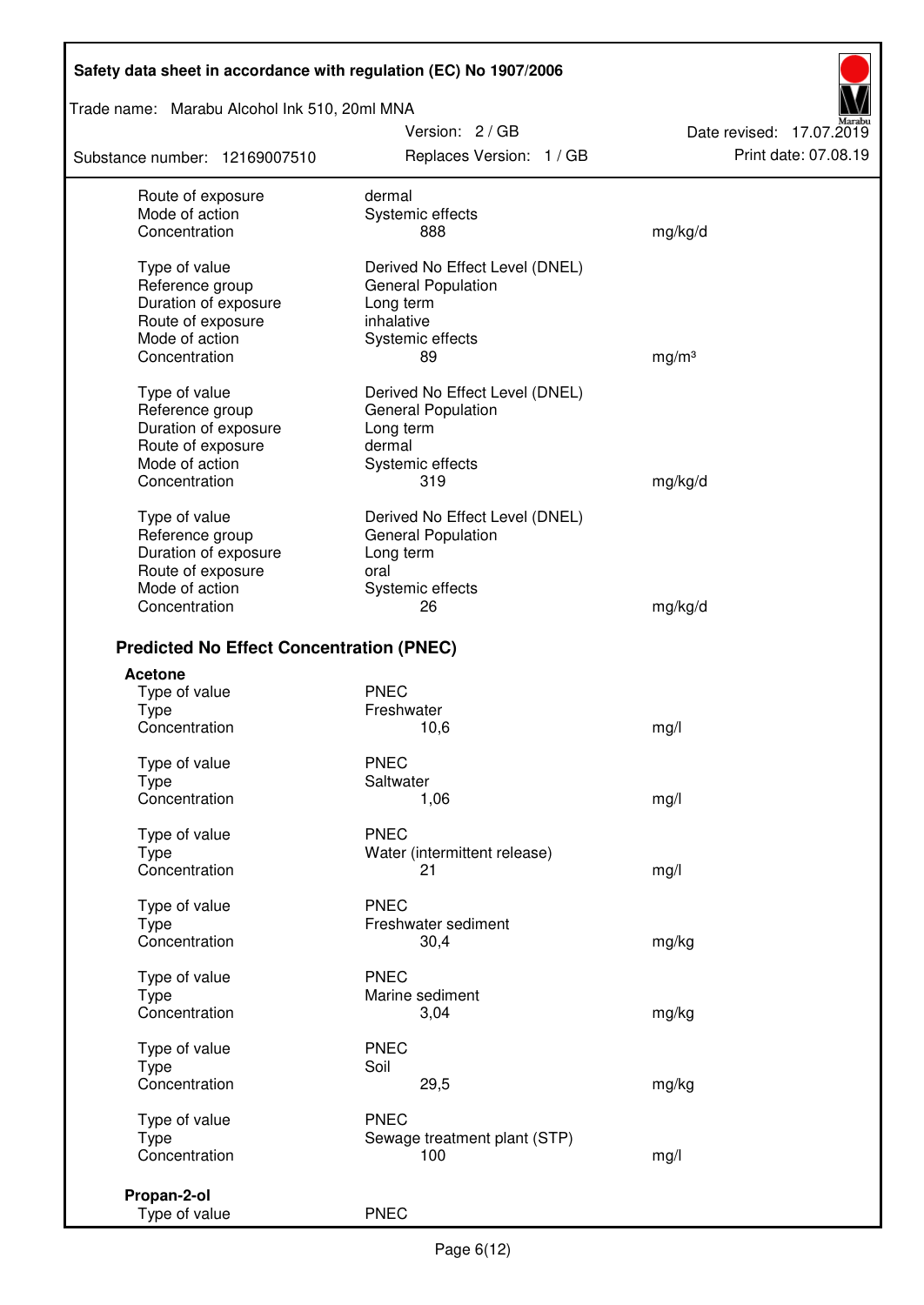#### Trade name: Marabu Alcohol Ink 510, 20ml MNA

Subs<sup>t</sup>

| tance number: 12169007510              | Replaces Version: 1 / GB                            | Print date: 07.08.19 |
|----------------------------------------|-----------------------------------------------------|----------------------|
| Type<br>Concentration                  | Freshwater<br>140,9                                 | mg/l                 |
| Type of value<br>Type<br>Concentration | <b>PNEC</b><br>Saltwater<br>140,9                   | mg/l                 |
| Type of value<br>Type<br>Concentration | <b>PNEC</b><br>Sewage treatment plant (STP)<br>2251 | mg/l                 |
| Type of value<br>Type<br>Concentration | <b>PNEC</b><br>Freshwater sediment<br>552           | mg/kg                |
| Type of value<br>Type<br>Concentration | <b>PNEC</b><br>Marine sediment<br>552               | mg/kg                |
| Type of value<br>Type<br>Concentration | <b>PNEC</b><br>Soil<br>28                           | mg/kg                |

Version: 2 / GB

Date revised: 17.07.2019

## **8.2. Exposure controls**

#### **Exposure controls**

Provide adequate ventilation. Where reasonably practicable this should be achieved by the use of local exhaust ventilation and good general extraction. If these are not sufficient to maintain concentrations of particulates and solvent vapour below the OEL, suitable respiratory protection must be worn.

#### **Respiratory protection**

If workers are exposed to concentrations above the exposure limit they must use appropriate, certified respirators. Full mask, filter A

#### **Hand protection**

There is no one glove material or combination of materials that will give unlimited resistance to any individual or combination of chemicals.

For prolonged or repeated handling nitrile rubber gloves with textile undergloves are required.<br>Material thickness  $\geq 0.5$  mm

- Material thickness  $\begin{array}{ccc} 0.5 \\ -8.5 \end{array}$  Material thickness  $\begin{array}{ccc} 0.5 \\ -8.5 \end{array}$
- Breakthrough time < 30 min

The breakthrough time must be greater than the end use time of the product.

The instructions and information provided by the glove manufacturer on use, storage, maintenance and replacement must be followed.

Gloves should be replaced regularly and if there is any sign of damage to the glove material.

Always ensure that gloves are free from defects and that they are stored and used correctly.

The performance or effectiveness of the glove may be reduced by physical/ chemical damage and poor maintenance.

Barrier creams may help to protect the exposed areas of the skin, they should however not be applied once exposure has occurred.

#### **Eye protection**

Use safety eyewear designed to protect against splash of liquids.

#### **Body protection**

Cotton or cotton/synthetic overalls or coveralls are normally suitable.

## **SECTION 9: Physical and chemical properties**

**9.1. Information on basic physical and chemical properties**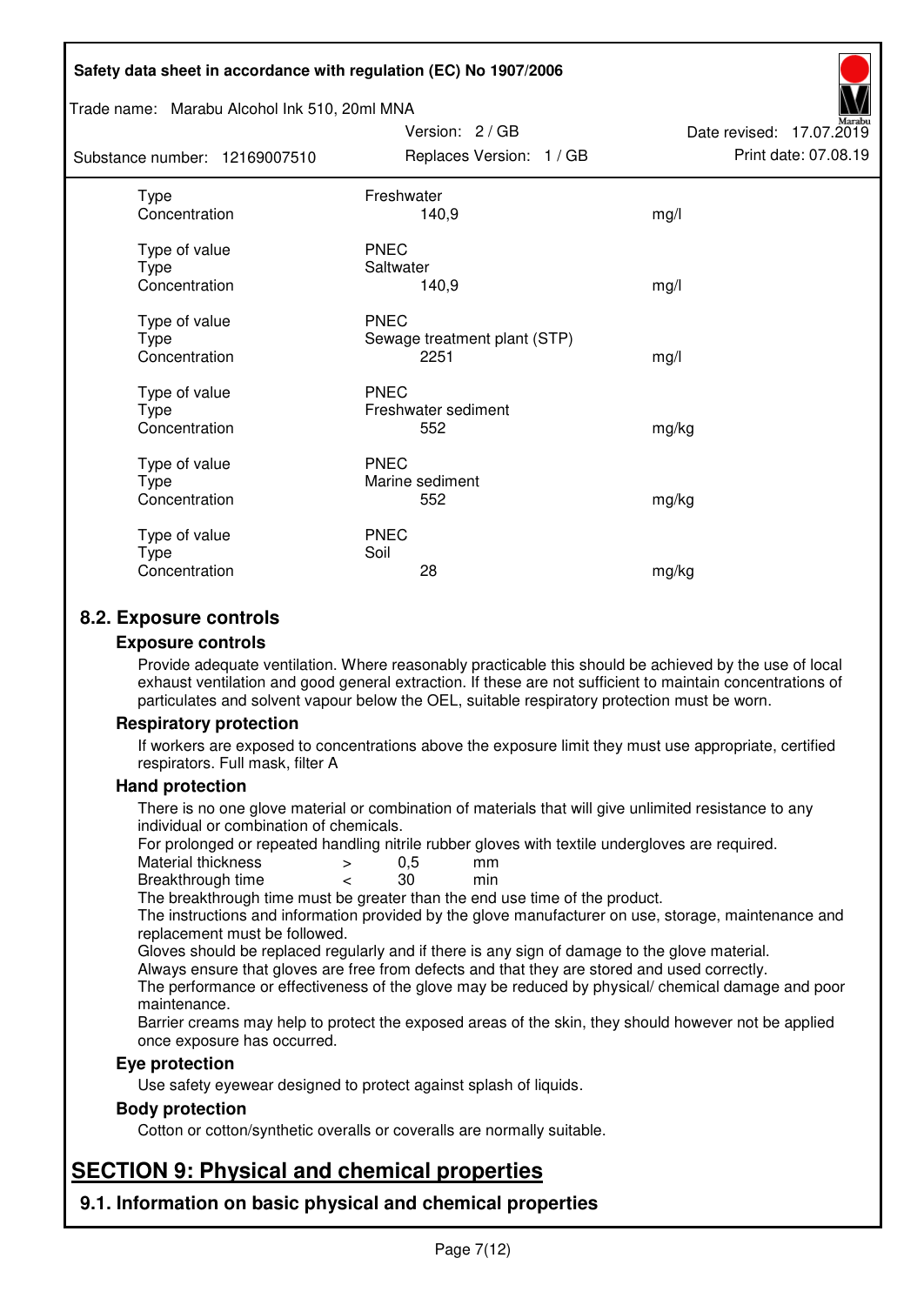| Trade name: Marabu Alcohol Ink 510, 20ml MNA<br>Substance number: 12169007510 | Version: 2 / GB<br>Replaces Version: 1 / GB |     |             | Date revised: 17.07.2019<br>Print date: 07.08.19 |
|-------------------------------------------------------------------------------|---------------------------------------------|-----|-------------|--------------------------------------------------|
| <b>Form</b>                                                                   | liquid                                      |     |             |                                                  |
| <b>Colour</b>                                                                 | coloured                                    |     |             |                                                  |
| <b>Odour</b>                                                                  | solvent-like                                |     |             |                                                  |
| <b>Odour threshold</b>                                                        |                                             |     |             |                                                  |
| Remarks                                                                       | No data available                           |     |             |                                                  |
| pH value                                                                      |                                             |     |             |                                                  |
| Remarks                                                                       | Not applicable                              |     |             |                                                  |
| <b>Melting point</b>                                                          |                                             |     |             |                                                  |
| Remarks                                                                       | not determined                              |     |             |                                                  |
| <b>Freezing point</b>                                                         |                                             |     |             |                                                  |
| Remarks                                                                       | not determined                              |     |             |                                                  |
| Initial boiling point and boiling range                                       |                                             |     |             |                                                  |
| Value                                                                         | 82<br>appr.                                 |     | $^{\circ}C$ |                                                  |
| <b>Flash point</b>                                                            |                                             |     |             |                                                  |
| Value                                                                         | 20                                          |     | $^{\circ}C$ |                                                  |
| Evaporation rate (ether $= 1$ ) :                                             |                                             |     |             |                                                  |
| Remarks                                                                       | not determined                              |     |             |                                                  |
| <b>Flammability (solid, gas)</b><br>Not applicable                            |                                             |     |             |                                                  |
| Upper/lower flammability or explosive limits                                  |                                             |     |             |                                                  |
| Lower explosion limit                                                         | $\overline{c}$<br>appr.                     |     | $%$ (V)     |                                                  |
| Upper explosion limit<br>Source                                               | 13<br>appr.<br>Literature value             |     | $%$ (V)     |                                                  |
| Vapour pressure                                                               |                                             |     |             |                                                  |
| Value                                                                         | 45<br>appr.                                 |     | hPa         |                                                  |
| <b>Vapour density</b>                                                         |                                             |     |             |                                                  |
| Remarks                                                                       | not determined                              |     |             |                                                  |
| <b>Density</b>                                                                |                                             |     |             |                                                  |
| Remarks                                                                       | not determined                              |     |             |                                                  |
| Solubility in water                                                           |                                             |     |             |                                                  |
| Remarks                                                                       | partially miscible                          |     |             |                                                  |
| Partition coefficient: n-octanol/water                                        |                                             |     |             |                                                  |
| Remarks                                                                       | Not applicable                              |     |             |                                                  |
| Ignition temperature                                                          |                                             |     |             |                                                  |
| Value<br>Source                                                               | 425<br>appr.<br>Literature value            |     | $^{\circ}C$ |                                                  |
| <b>Viscosity</b>                                                              |                                             |     |             |                                                  |
| Value                                                                         | 150<br>to                                   | 250 | mPa.s       |                                                  |
| <b>Efflux time</b>                                                            |                                             |     |             |                                                  |
| Value                                                                         | 12<br>$\prec$                               |     | s           |                                                  |
| Temperature                                                                   | 20<br>$^{\circ}$ C                          |     |             |                                                  |
| Method                                                                        | DIN 53211 4 mm                              |     |             |                                                  |
| <b>Explosive properties</b>                                                   |                                             |     |             |                                                  |
| evaluation                                                                    | no                                          |     |             |                                                  |
| <b>Oxidising properties</b><br>evaluation                                     | None known                                  |     |             |                                                  |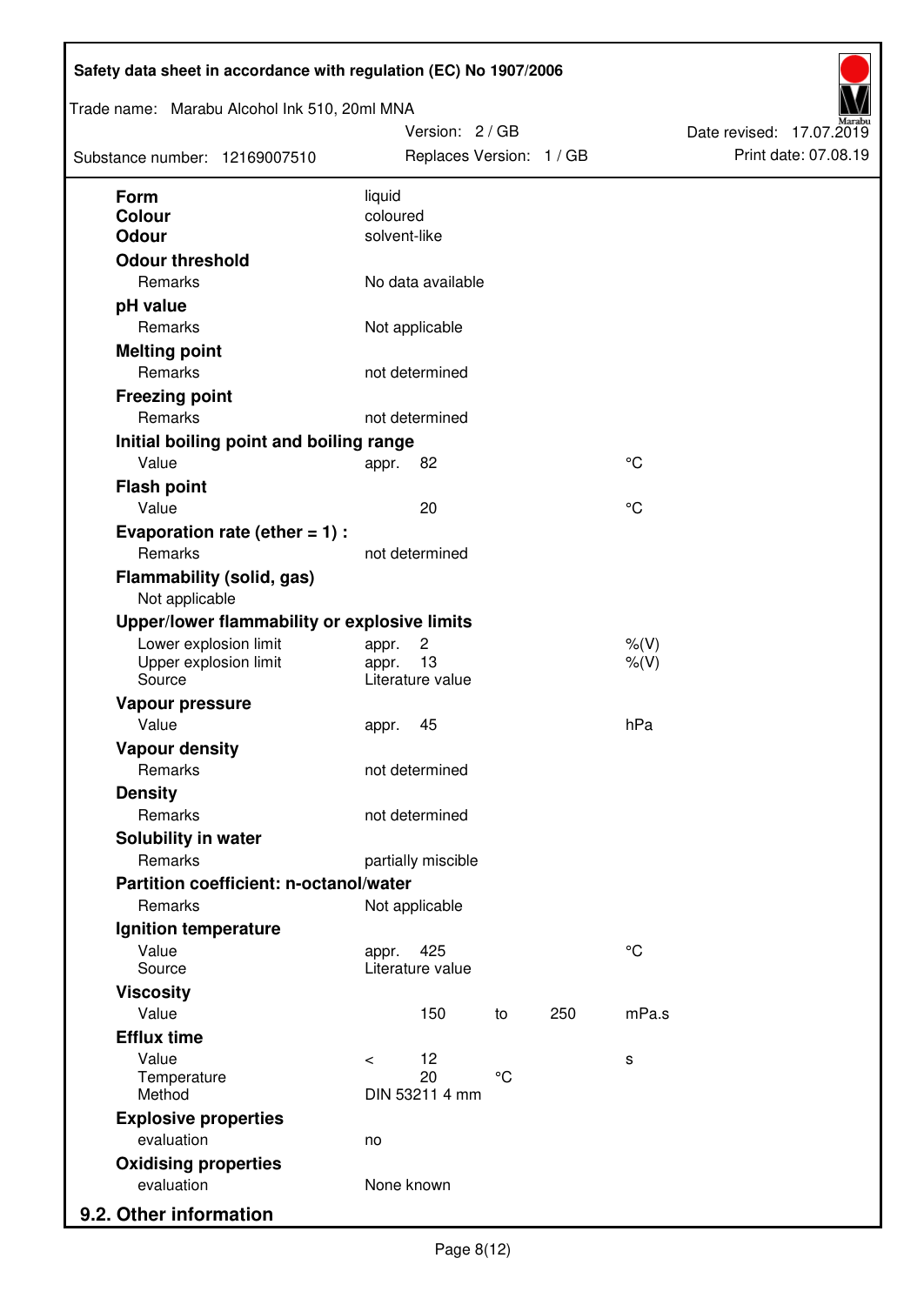Trade name: Marabu Alcohol Ink 510, 20ml MNA

Version: 2 / GB

Replaces Version: 1 / GB Print date: 07.08.19 Date revised: 17.07.2019

Substance number: 12169007510

## **Other information**

The physical specifications are approximate values and refer to the used safety relevant component(s).

# **SECTION 10: Stability and reactivity**

## **10.1. Reactivity**

No hazardous reactions when stored and handled according to prescribed instructions.

## **10.2. Chemical stability**

Stable under recommended storage and handling conditions (see section 7).

### **10.3. Possibility of hazardous reactions**

Keep away from oxidising agents, strongly alkaline and strongly acid materials in order to avoid exothermic reactions.

#### **10.4. Conditions to avoid**

When exposed to high temperatures may produce hazardous decomposition products.

### **10.5. Incompatible materials**

No hazardous reactions when stored and handled according to prescribed instructions.

### **10.6. Hazardous decomposition products**

See chapter 5.2 (Firefighting measures - Special hazards arising from the substance or mixture).

## **SECTION 11: Toxicological information**

## **11.1. Information on toxicological effects**

| <b>Acute oral toxicity</b><br>Remarks     |                                                  | Based on available data, the classification criteria are not met. |
|-------------------------------------------|--------------------------------------------------|-------------------------------------------------------------------|
| <b>Acute oral toxicity (Components)</b>   |                                                  |                                                                   |
| <b>Acetone</b><br>Species<br>LD50         | rat<br>5800                                      | mg/kg                                                             |
| <b>Acute dermal toxicity (Components)</b> |                                                  |                                                                   |
| Acetone<br>Species<br>LD50                | rabbit<br>20000                                  | mg/kg                                                             |
| <b>Acute inhalational toxicity</b>        |                                                  |                                                                   |
| <b>Remarks</b>                            |                                                  | Based on available data, the classification criteria are not met. |
| <b>Skin corrosion/irritation</b>          |                                                  |                                                                   |
| <b>Remarks</b>                            |                                                  | Based on available data, the classification criteria are not met. |
| Serious eye damage/irritation             |                                                  |                                                                   |
| evaluation<br><b>Remarks</b>              | irritant<br>The classification criteria are met. |                                                                   |
| <b>Sensitization</b>                      |                                                  |                                                                   |
| <b>Remarks</b>                            |                                                  | Based on available data, the classification criteria are not met. |
| <b>Mutagenicity</b>                       |                                                  |                                                                   |
| Remarks                                   |                                                  | Based on available data, the classification criteria are not met. |
| <b>Reproductive toxicity</b>              |                                                  |                                                                   |
| <b>Remarks</b>                            |                                                  | Based on available data, the classification criteria are not met. |
| Carcinogenicity                           |                                                  |                                                                   |
| <b>Remarks</b>                            |                                                  | Based on available data, the classification criteria are not met. |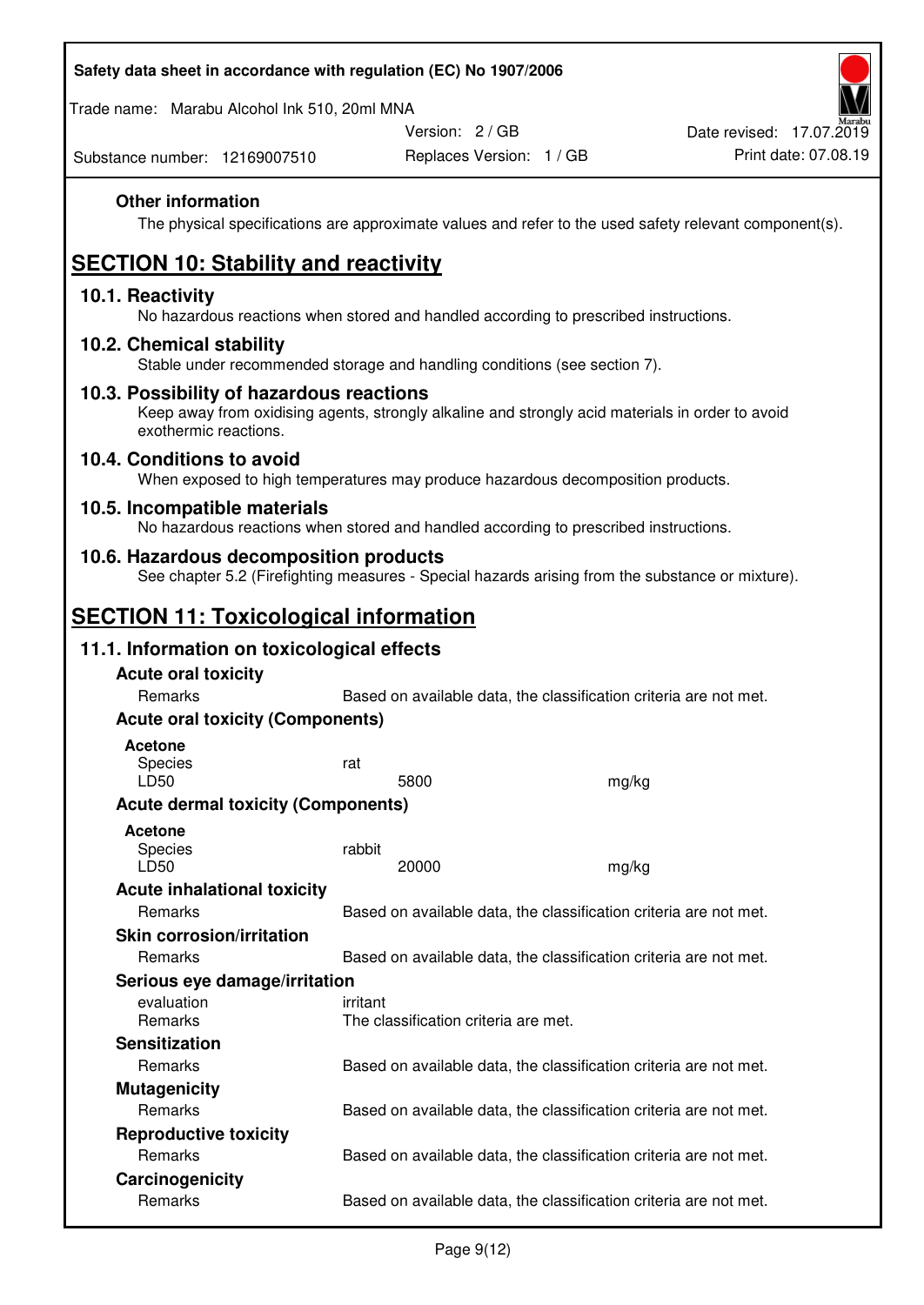Trade name: Marabu Alcohol Ink 510, 20ml MNA

Version: 2 / GB

Substance number: 12169007510

Replaces Version: 1 / GB Print date: 07.08.19 Date revised: 17.07.2019

## **Specific Target Organ Toxicity (STOT)**

| Single exposure<br><b>Remarks</b><br>evaluation | The classification criteria are met.<br>May cause drowsiness or dizziness. |
|-------------------------------------------------|----------------------------------------------------------------------------|
| <b>Repeated exposure</b><br><b>Remarks</b>      | Based on available data, the classification criteria are not met.          |

#### **Aspiration hazard**

Based on available data, the classification criteria are not met.

#### **Experience in practice**

Exposure to component solvents vapours concentration in excess of the stated occupational exposure limit may result in adverse health effects such as mucous membrane and respiratory system irritation and adverse effects on kidney, liver and central nervous system. Symptoms and signs include headache, dizziness, fatigue, muscular weakness, drowsiness and in extreme cases, loss of consciousness. Solvents may cause some of the above effects by absorption through the skin. Repeated or prolonged contact with the mixture may cause removal of natural fat from the skin resulting in non-allergic contact dermatitis and absorption through the skin. The liquid splashed in the eyes may cause irritation and reversible damage. Ingestion may cause nausea, diarrhoea and vomiting. This takes into account, where known, delayed and immediate effects and also chronic effects of components from short-term and long-term exposure by oral, inhalation and dermal routes of exposure and eye contact.

#### **Other information**

There are no data available on the mixture itself. The mixture has been assessed following the additivity method of the GHS/CLP Regulation (EC) No 1272/2008.

## **SECTION 12: Ecological information**

## **12.1. Toxicity**

#### **General information**

There are no data available on the mixture itself.Do not allow to enter drains or water courses.The mixture has been assessed following the summation method of the CLP Regulation (EC) No 1272/2008 and is not classified as dangerous for the environment.

#### **12.2. Persistence and degradability**

#### **General information**

No data available

#### **12.3. Bioaccumulative potential**

#### **General information**

There are no data available on the mixture itself.

#### **Partition coefficient: n-octanol/water**

Remarks Not applicable

## **12.4. Mobility in soil**

#### **General information**

There are no data available on the mixture itself.

#### **12.5. Results of PBT and vPvB assessment**

#### **General information**

There are no data available on the mixture itself.

#### **12.6. Other adverse effects**

#### **General information**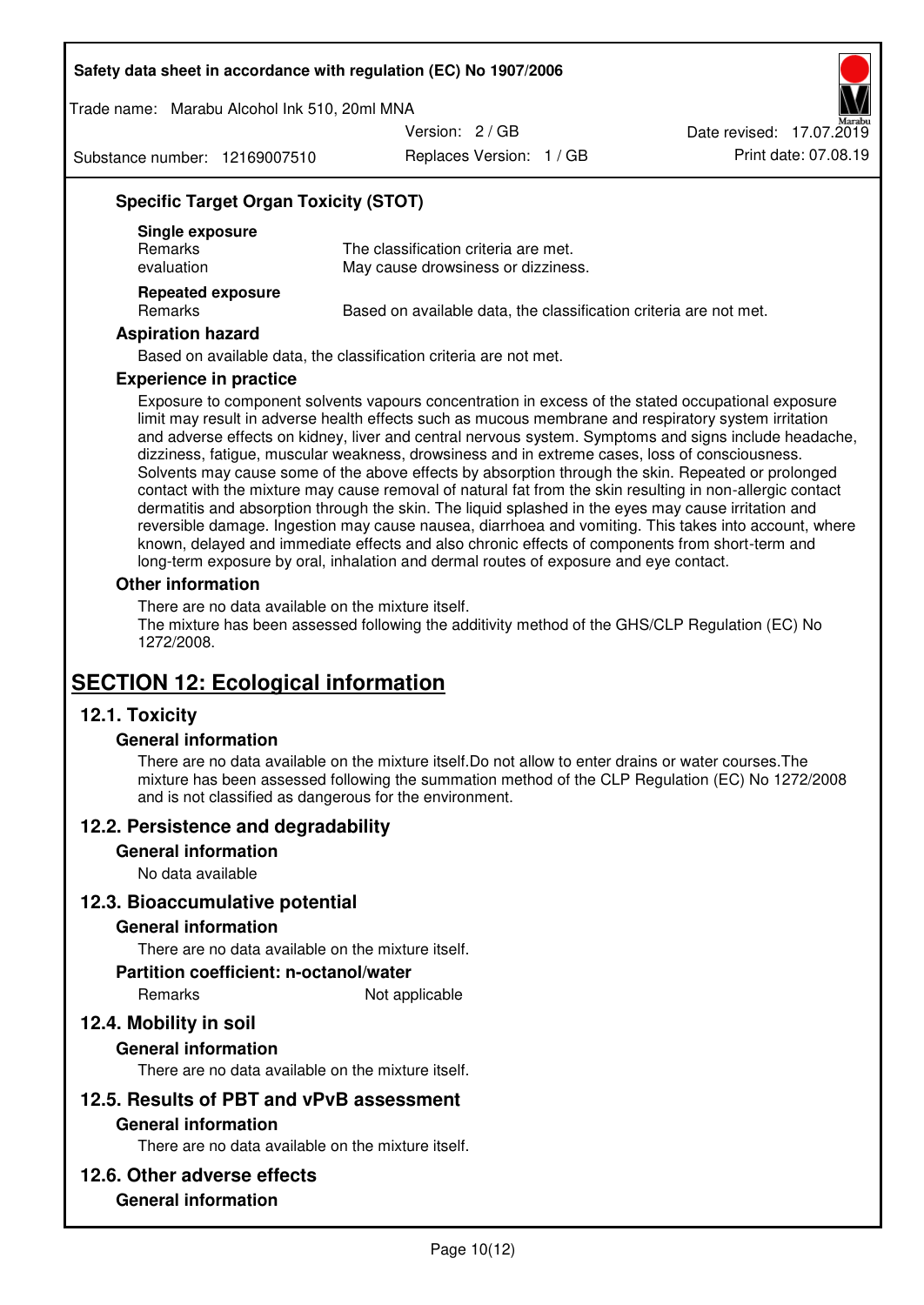Trade name: Marabu Alcohol Ink 510, 20ml MNA

Version: 2 / GB

Substance number: 12169007510

Replaces Version: 1 / GB Print date: 07.08.19 Date revised: 17.07.2019

There are no data available on the mixture itself.

# **SECTION 13: Disposal considerations**

## **13.1. Waste treatment methods**

### **Disposal recommendations for the product**

Do not allow to enter drains or water courses.

Wastes and emptied containers should be classified in accordance with relevant national regulation. The European Waste Catalogue classification of this product, when disposed of as waste is EWC waste code  $08\,03\,12^*$  waste ink containing dangerous substances If this product is mixed with other wastes, the original waste product code may no longer apply and the appropriate code should be assigned.

For further information contact your local waste authority.

### **Disposal recommendations for packaging**

Using information provided in this safety data sheet, advice should be obtained from the relevant waste authority on the classification of empty containers. Empty containers must be scrapped or reconditioned.

Not emptied containers are hazardous waste (waste code number 150110).

## **SECTION 14: Transport information**

### **Land transport ADR/RID**

| 14.1. UN number<br><b>UN 1263</b>                                                                                                                                                                                                            |                   |
|----------------------------------------------------------------------------------------------------------------------------------------------------------------------------------------------------------------------------------------------|-------------------|
| 14.2. UN proper shipping name                                                                                                                                                                                                                |                   |
| <b>PAINT</b>                                                                                                                                                                                                                                 |                   |
| 14.3. Transport hazard class(es)                                                                                                                                                                                                             |                   |
| Class                                                                                                                                                                                                                                        | ვ<br>ვ            |
| Label                                                                                                                                                                                                                                        |                   |
| 14.4. Packing group                                                                                                                                                                                                                          |                   |
| Packing group                                                                                                                                                                                                                                | Ш                 |
| Special provision                                                                                                                                                                                                                            | 640D              |
| <b>Limited Quantity</b>                                                                                                                                                                                                                      | 5 <sub>1</sub>    |
| Transport category                                                                                                                                                                                                                           | 3                 |
| 14.5. Environmental hazards                                                                                                                                                                                                                  |                   |
| Tunnel restriction code                                                                                                                                                                                                                      | D/E               |
| <b>Marine transport IMDG/GGVSee</b><br>14.1. UN number<br>UN 1263<br>14.2. UN proper shipping name<br><b>PAINT</b><br>14.3. Transport hazard class(es)<br>Class<br>14.4. Packing group<br>Packing group<br>14.5. Environmental hazards<br>no | 3<br>$\mathbf{I}$ |
| Air transport ICAO/IATA<br>14.1. UN number<br>UN 1263<br>14.2. UN proper shipping name<br><b>PAINT</b>                                                                                                                                       |                   |
| 14.3. Transport hazard class(es)<br>Class                                                                                                                                                                                                    | 3                 |